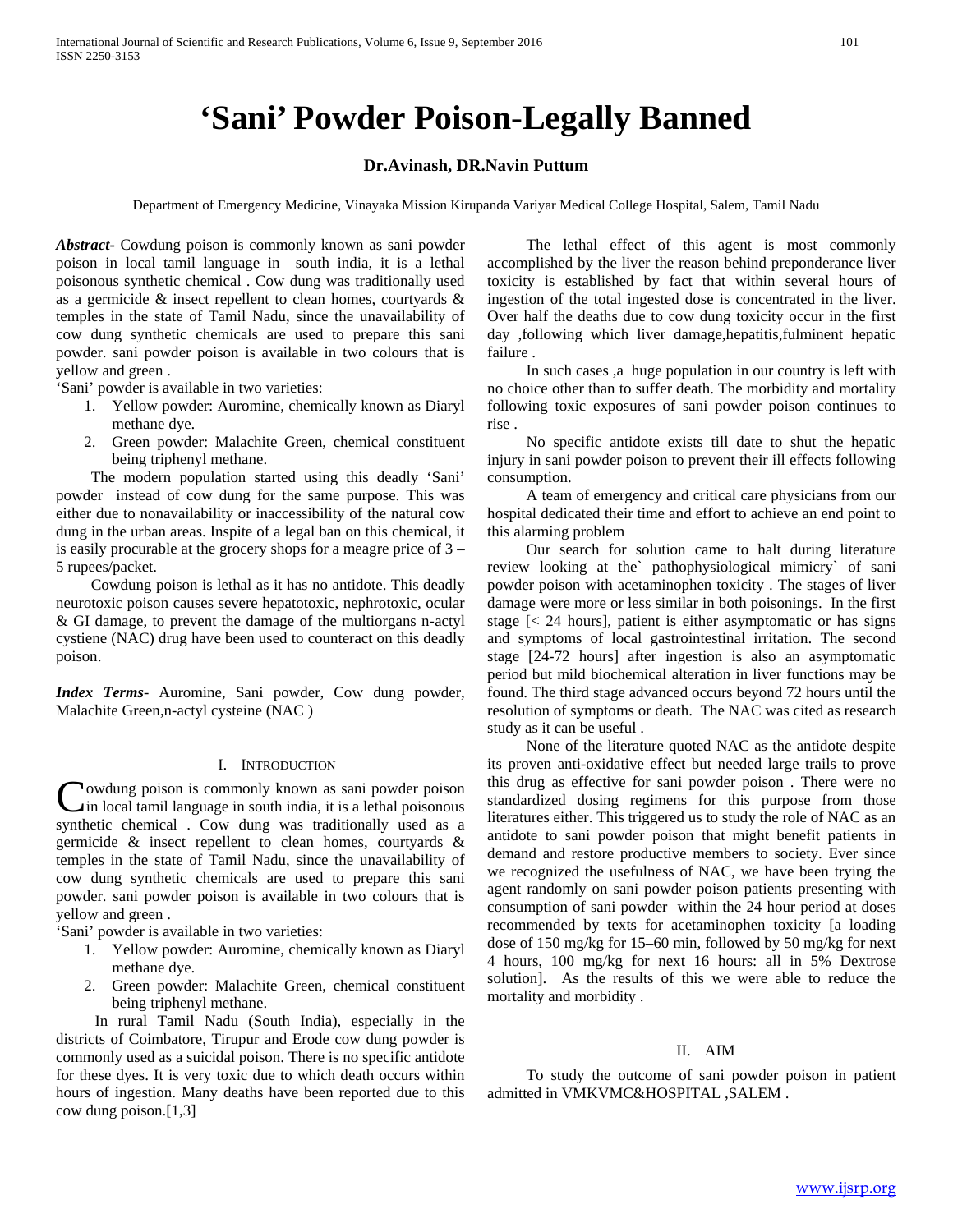### III. METHODOLOGY

 This single centered and interventional study was conducted in the Department of Emergency VMKVMC&HOSPITAL ,SALEM, located in the outskirts of Salem, Tamil Nadu, India. We encounter all types of emergencies including poisonings from both rural and urban areas nearby. The hospital has well equipped emergency room and intensive care units for advanced toxicology management including separate decontamination area. Emergency and critical care physicians who are well trained in toxicology are available round the clock. This study came to a start in our hospital in May 2016 with a total study period of one year from may 2015 to april 2016. All fresh patients with definitive history of sani powder poison presenting within 24 hours.

 Cases of mixed poisoning, patients < 18 years of age, with prior renal or liver diseases, pregnant or lactating females, patients with sero-positivity for HBV, HCV or HIV, and having known allergy or anaphylactic reaction to NAC were all excluded. A written informed consent was obtained from patients included into the study.

 Included patients in the study group were managed as per the formed protocol giving due importance to airway, breathing and circulation stabilization . All were subjected to decontamination with stomach wash and multidose activated charcoal following which NAC was administered. Further management continued with supportive care, monitoring of liver and renal functions. The data collected were compiled and spread into Microsoft Excel worksheet for comparison, analysis and interpretation. The extracts of the study were narrowed at knowing the marked benefit of NAC in management of sani powder poison patients. The morbidity indicators were measured in terms of biochemical evidence of hepatitis.

 Hepatitis [jaundice, lethargy, etc] and altered laboratory parameters of liver function was co-existing. 'Fulminant hepatic failure' meant end-stage liver damage [bleeding tendencies, encephalopathy, etc] that require liver transplantation. The mortality assessments were the most important aspect to arrive at the needed conclusion. All statistical analysis were done using computer software 'Statistical Package for Social Sciences version 16.0' and cross-checked manually. A 'p' value  $< 0.05$  was considered significant.

#### IV. RESULTS

 All the patients with a history of ingestion of Sani powder who reported to our hospital had severe liver dysfunction and derangement of coagulation. The trial application of a NAC (Nacetyl cystiene) regimen similar to that used for paracetamol overdose, has given us success and hope of survival in this type of poisoning. All the patients benefited from NAC. The initial liver function parameters were deranged and after administration of NAC for 48 hrs patient liver function parameters came to normal levels patients were shifted out of ICU and tablet NAC was continued for one week. Though, the NAC regimen is not considered as an antidote, it is found to decrease further damage of the liver.

#### V. STATISTICAL ANALYSIS

 A detailed statistical survey applying tests of significance like Chi-square, mean, median, mode, standard deviation, variance and correlation coefficients is performed**.** 



**Table – 1**

| <b>MALES</b> | <b>FEMALES</b> | <b>TOTAL</b> |
|--------------|----------------|--------------|
|              |                | 10           |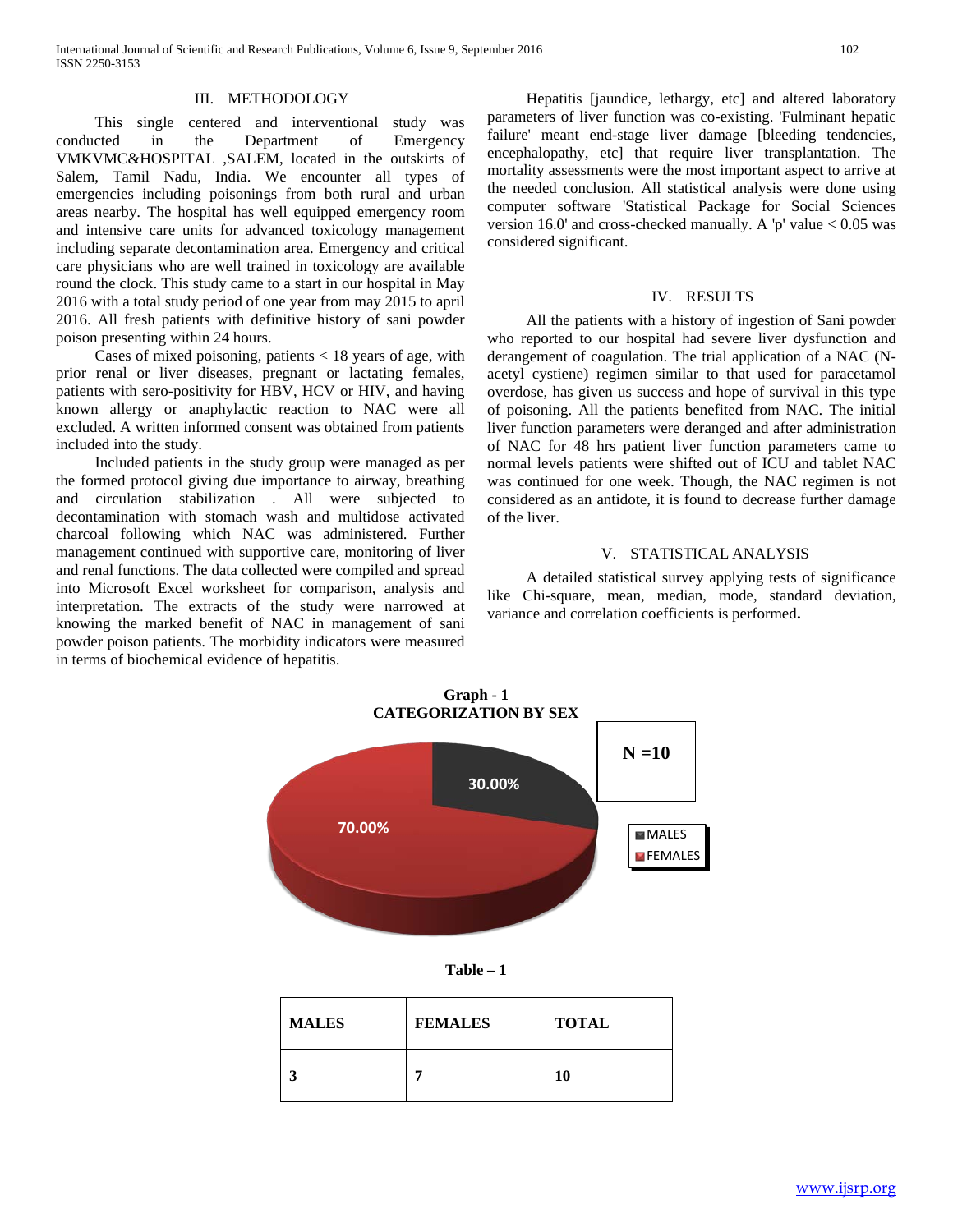## **Graph - 2 CLASSIFICATION BY AGE**



**Mean age: 23.2 yrs**



## **Sani Powder Poisoning-prognosis**





| <b>Survived</b> | <b>Deaths</b> |
|-----------------|---------------|
| 10              | $\Omega$      |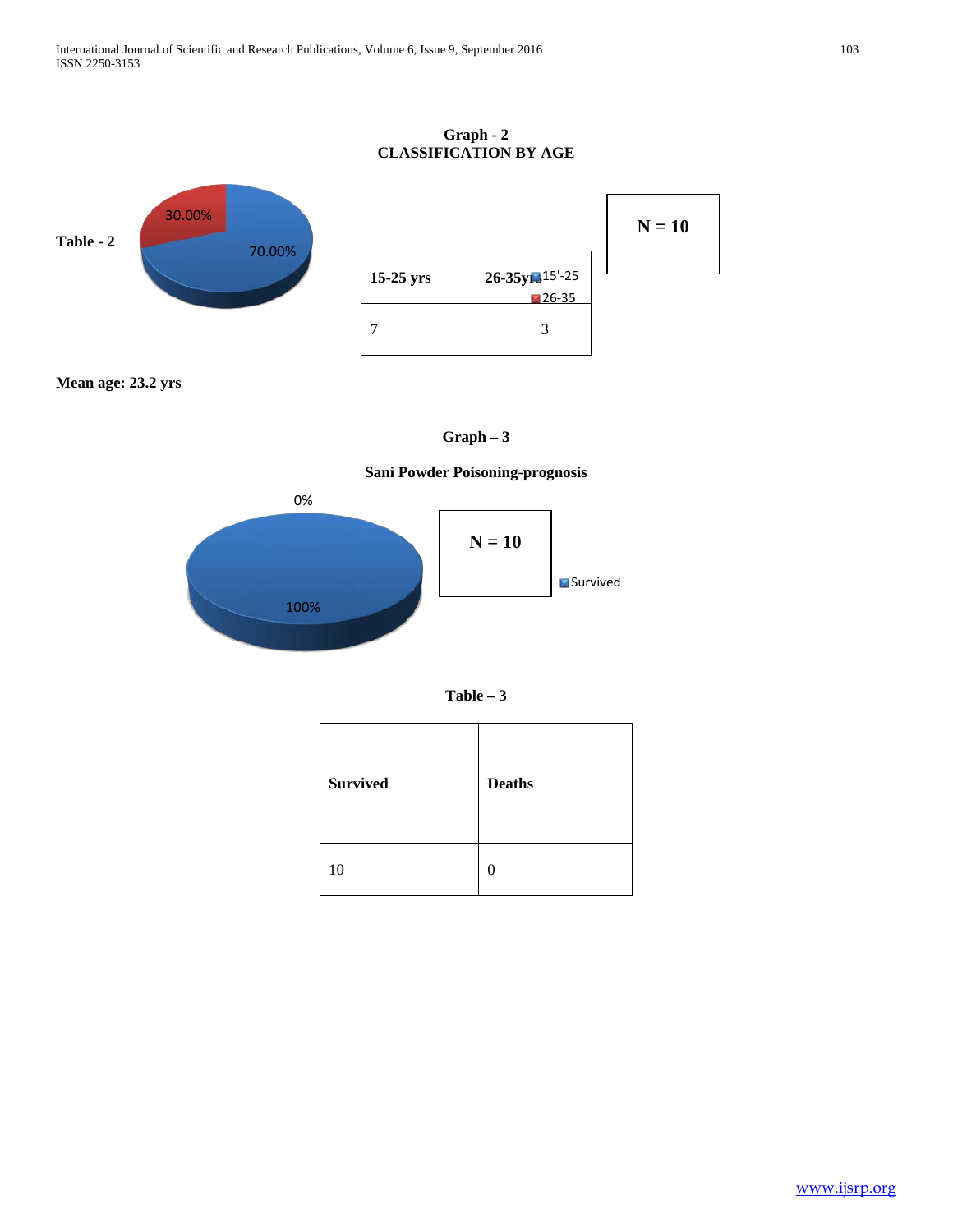

**Graph - 4 Number Of Packets and Prognosis**

**Table – 4 Number Of Packets and Prognosis**

|                            | <b>1-4 PACKETS</b> | <b>5-9 PACKETS</b> | >9 PACKETS |
|----------------------------|--------------------|--------------------|------------|
| Total No<br>of<br>patients | n                  | $\mathfrak{D}$     | 2          |
| Survived                   | 6                  | 2                  | 2          |
| Death                      |                    |                    |            |

Average number of packets consumed : 6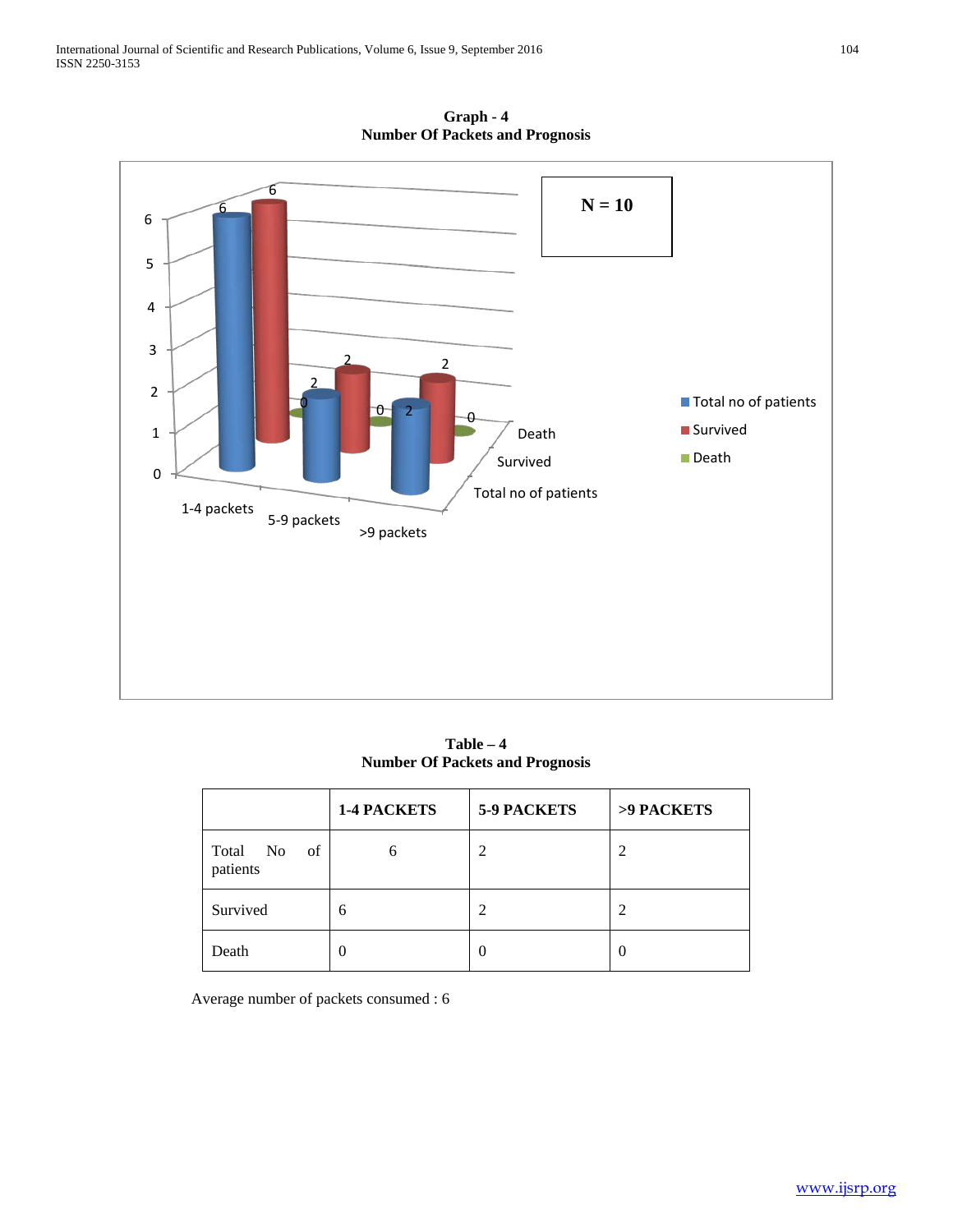

**Graph – 5 INGESTION FORM AND PROGNOSIS**

**Table – 5 INGRESTION FORM AND PROGNOSIS**

| <b>POWDER</b> | <b>MIXED IN WATER</b> |
|---------------|-----------------------|
|               |                       |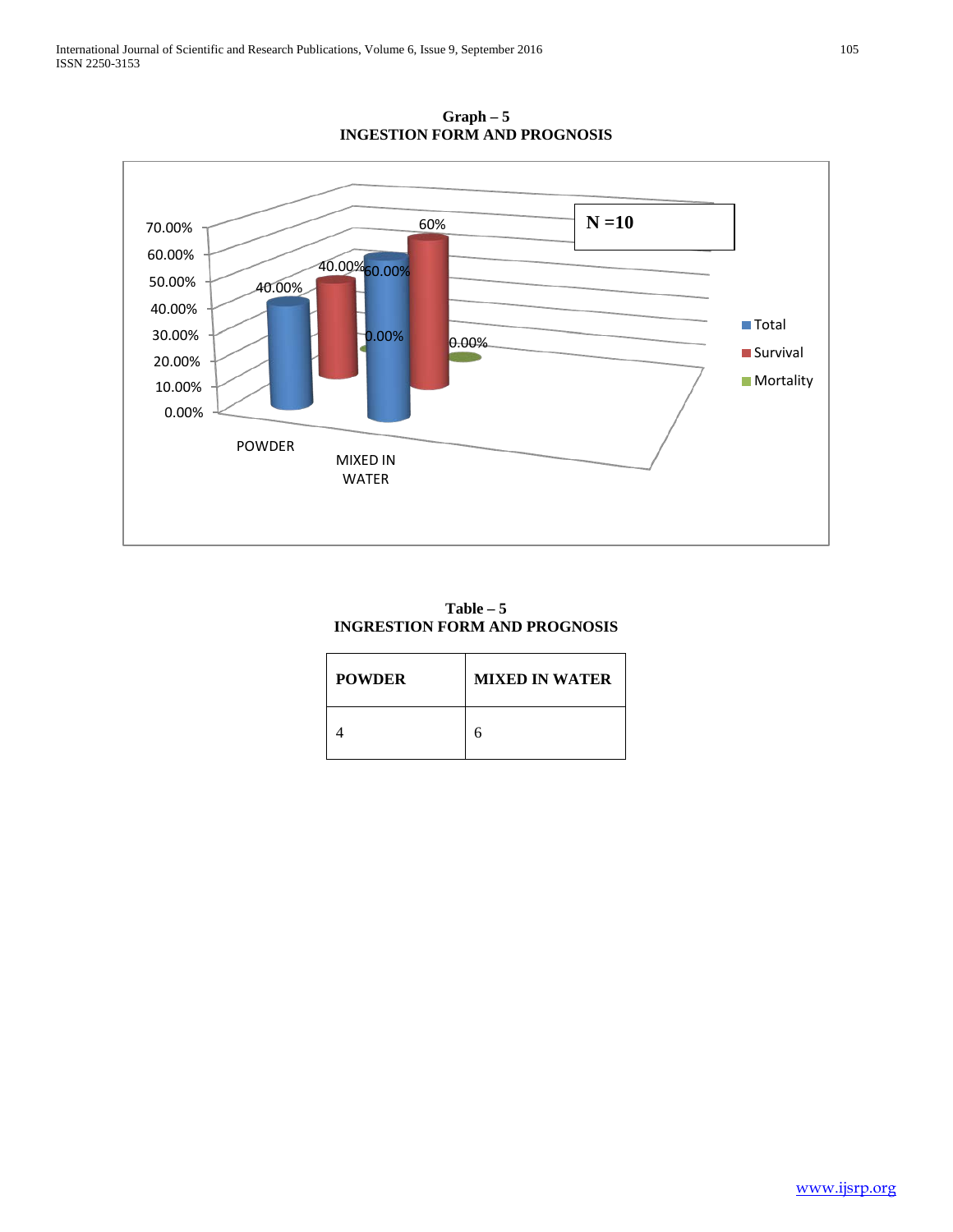

**Graph - 6 Time To Presentation And Prognosis**

**Table – 6 Time To Presentation And Prognosis**

|                                  | $<$ 1hr  | $1-2hrs$         | $2-3hrs$       | $3-4hrs$         | >4hrs            |
|----------------------------------|----------|------------------|----------------|------------------|------------------|
| of<br>N <sub>0</sub><br>patients | 3        | $\overline{c}$   |                | 3                |                  |
| Survival                         | 3        | 2                |                | 3                |                  |
| Death                            | $\theta$ | $\boldsymbol{0}$ | $\overline{0}$ | $\boldsymbol{0}$ | $\boldsymbol{0}$ |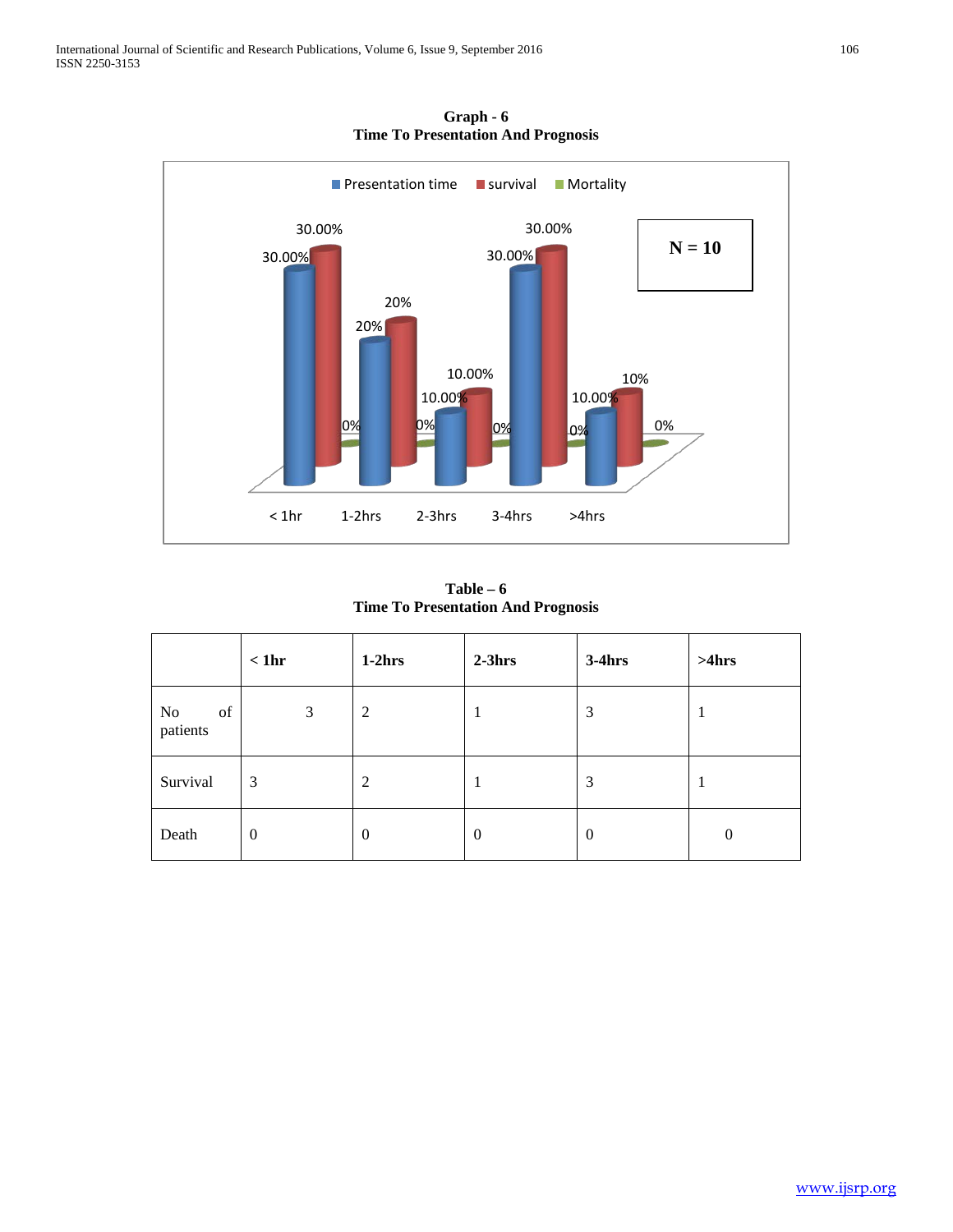**Graph - 7 Symptoms And Prognosis**



**Table – 7 Symptoms And Prognosis**

| <b>Symptoms</b> | <b>Vomiting</b> | <b>Yellow</b><br>colured<br>urine | Hepatome<br>galy | Asymptomatic | <b>DISCOLOURATIO</b><br>N OF SKIN |
|-----------------|-----------------|-----------------------------------|------------------|--------------|-----------------------------------|
| Total           | 6               | -1                                | 2                |              | 8                                 |
| Survived        | 6               | -1                                | 2                |              | $\,8\,$                           |
| Death           | $\theta$        | $\theta$                          | $\theta$         | $\theta$     | $\theta$                          |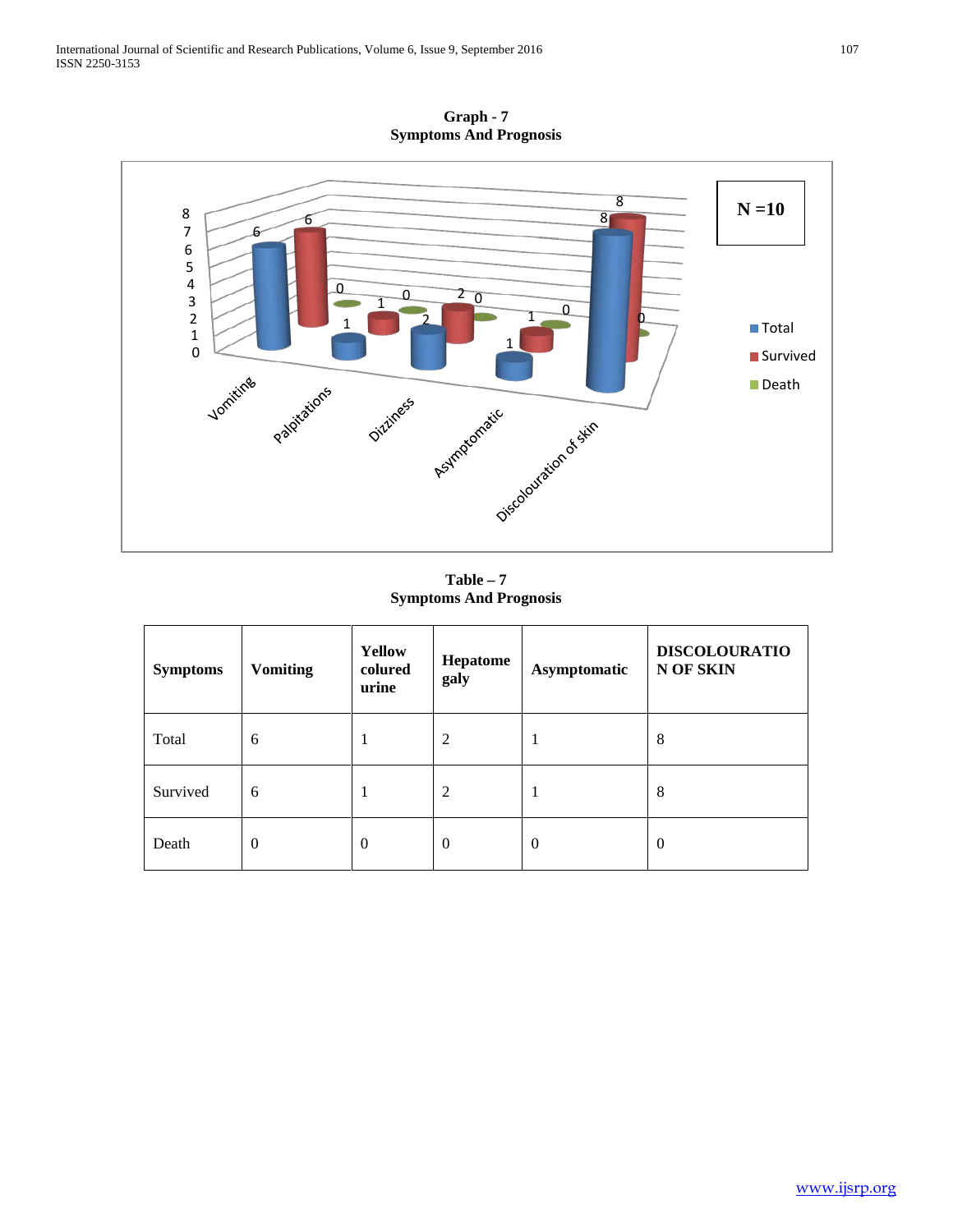**Graph - 8 Initial liver function parameters**



**Table – 8 Time To Presentation And Prognosis**

|                      | <b>S.Bilirubin</b> | <b>SGOT</b> | <b>SGPT</b> | <b>ALP</b> |
|----------------------|--------------------|-------------|-------------|------------|
| No<br>patients<br>of |                    | 10          | 10          | 8          |

**Graph - 9 Hypotension And Prognosis**



| $-$ , poveznecem sense a cognome |             |  |
|----------------------------------|-------------|--|
|                                  | Hypotension |  |
| Total                            | 6           |  |
| Survived                         | 6           |  |
| Death                            |             |  |

**Table – 9 Hypotension And Prognosis**